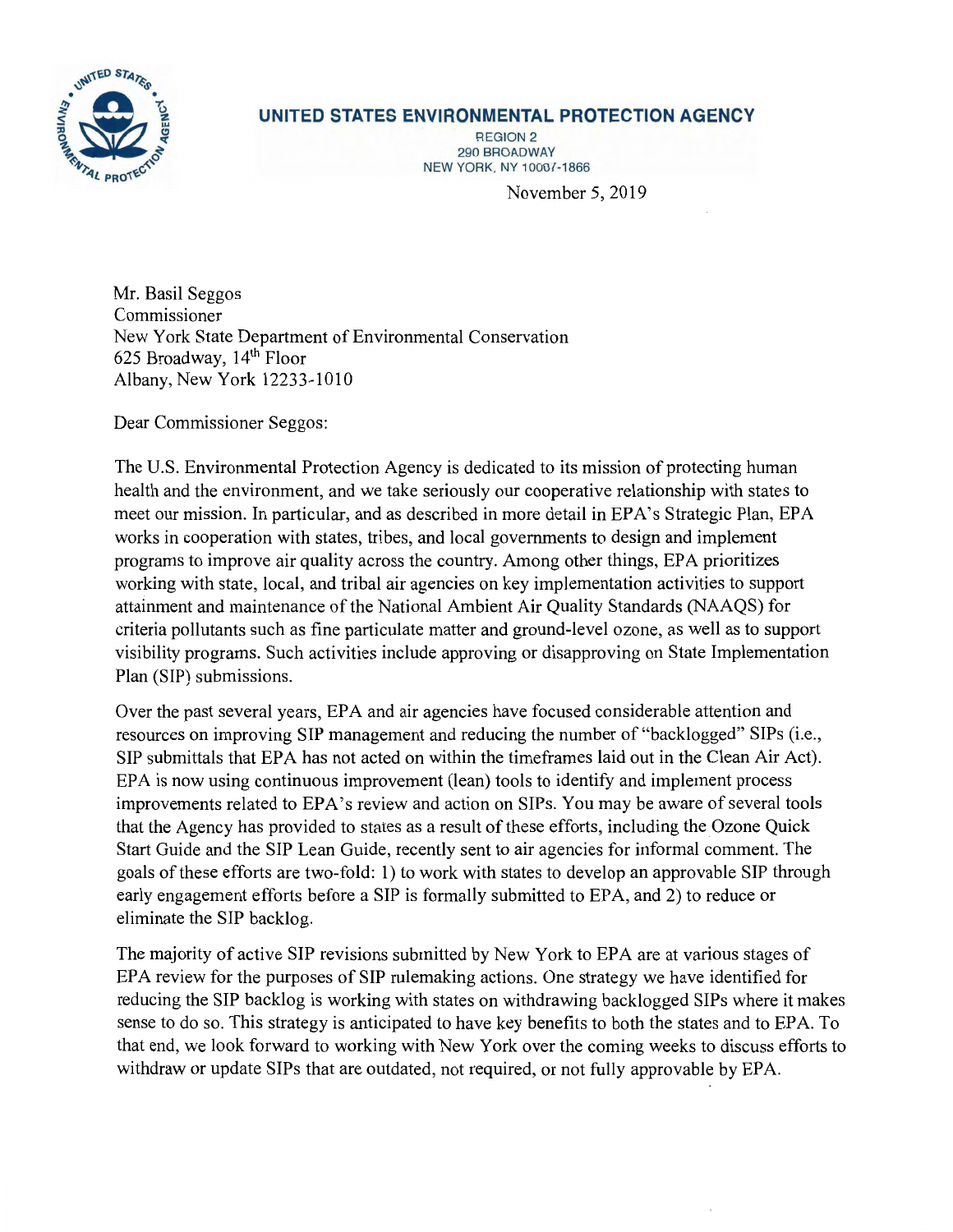Enclosed you will find a list of SIPs submitted to EPA by New York that EPA believes may fall into the category of SIPs that can either be withdrawn or SIPs that can be updated with the submittal of supplemental information. We would like to engage in a conversation with you on what New York's impediments might be to address these SIPs and how we can work together to overcome them. We hope that, with your input, we will be able to identify a path forward for each of the listed backlogged SIPs in order to move them out of the backlog. John Filippelli, Director, Air and Radiation Division, will be reaching out to your staff in the coming days to follow up on this letter.

Sincerely,

Pede ... D. Jopez Regional Administrator

Enclosure

 $\bar{z}$ 

cc: Steven Flint, Director Department of Air Resources, New York State Department of Environmental Conservation